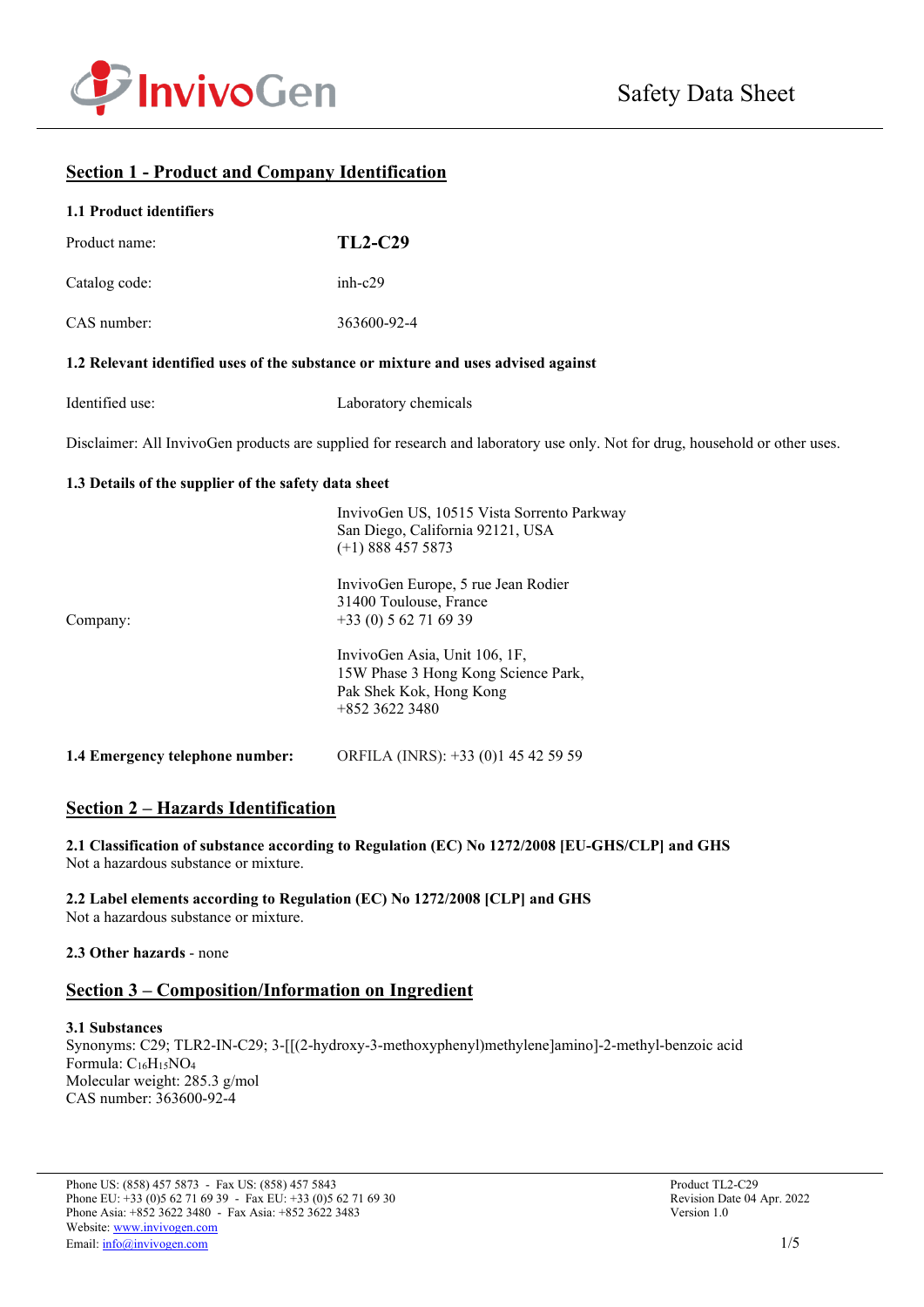

## **Section 4 – First Aid Measures**

#### **4.1 Description of first aid measures**

**General advice:** Consult a physician. Show this safety data sheet to the doctor in attendance. Move out of dangerous area. **If inhaled:** If breathed in, remove to fresh air. If not breathing, give artificial respiration. Consult a physician.

**In case of skin contact:** Wash skin with soap and plenty of water. Consult a physician.

**In case of eye contact:** Rinse thoroughly with plenty of water for at least 15 minutes and consult a physician.

**If swallowed:** Do NOT induce vomiting. Never give anything by mouth to an unconscious person. Rinse mouth with water. Consult a physician.

#### **4.2 Most important symptoms and effects, both acute and delayed**

The most important known symptoms and effects are described in the labeling (see section 2.2) and/or in section 11.

# **4.3 Indication of any immediate medical attention and special treatment needed**

No data available

## **Section 5 – Fire Fighting Measures**

#### **5.1 Extinguishing media**

**Suitable extinguishing media:** Use water spray, carbon dioxide, dry chemical powder or appropriate foam.

### **5.2 Specific hazards arising from the chemical**

No data available

### **5.3 Special Firefighting Procedures**

Wear self-contained breathing apparatus for firefighting if necessary.

## **Section 6 – Accidental Release Measures**

#### **6.1 Personal precautions, protective equipment and emergency**

Use personal protective equipment. Avoid breathing vapors, mist or gas. Ensure adequate ventilation. Remove all sources of ignition. Evacuate personnel to safe areas. Beware of vapors accumulating to form explosive concentrations. Vapors can accumulate in low areas.

For personal protection see section 8.

#### **6.2 Environmental precautions**

Prevent further leakage or spillage if safe to do so. Do not let product enter drains.

#### **6.3 Methods and materials for containment and cleaning up**

Soak up with inert absorbent material and dispose of as hazardous waste. Keep in suitable, closed containers for disposal according to local regulations (see section 13).

#### **6.4 Reference to other sections**

For disposal see section 13.

## **Section 7 – Handling and Storage**

## **7.1 Precautions for safe handling**

Provide appropriate exhaust ventilation at places where dust is formed. For precautions see section 2.2.

#### **7.2 Conditions for safe storage, including any incompatibilities**

Keep container tightly closed in a dry and well-ventilated place. Recommended storage temperature: -20 °C.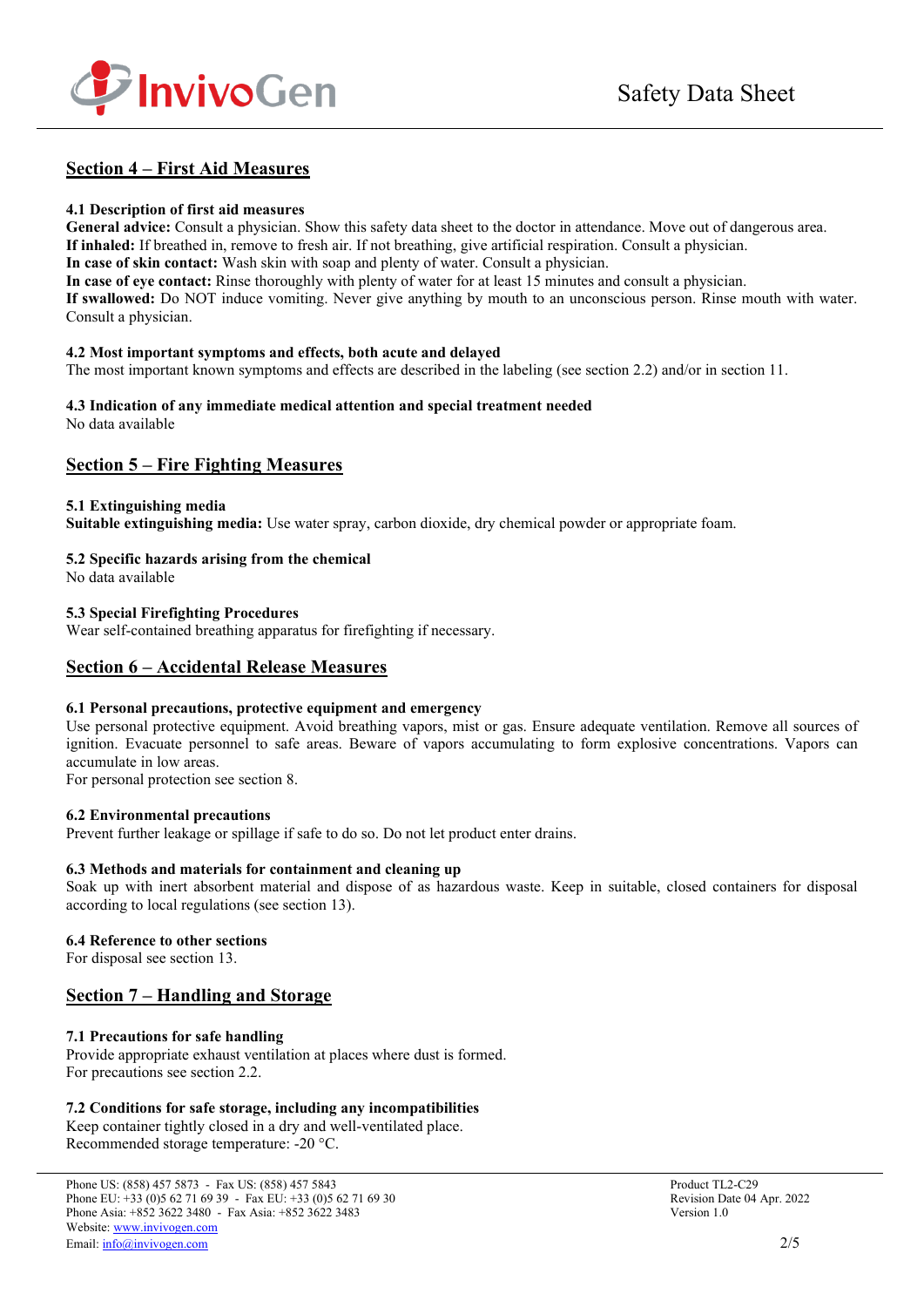

### **7.3 Specific end use(s)**

Apart from the uses mentioned in section 1.2 no other specific uses are stipulated.

## **Section 8 – Exposure Controls/PPE**

#### **8.1 Control parameters**

#### **Components with workplace control parameters**

Contains no substances with occupational exposure limit values.

#### **8.2 Exposure controls**

**Appropriate engineering controls** General industrial hygiene practice.

### **Personal protective equipment**

#### **Eye/face protection**

Use equipment for eye protection tested and approved under appropriate government standards such as NIOSH (US) or EN 166(EU).

#### **Skin protection**

Handle with gloves. Gloves must be inspected prior to use. Use proper glove removal technique (without touching glove's outer surface) to avoid skin contact with this product. Dispose of contaminated gloves after use in accordance with applicable laws and good laboratory practices. Wash and dry hands.

#### **Body Protection**

Choose body protection in relation to its type, to the concentration and amount of dangerous substances, and to the specific workplace. The type of protective equipment must be selected according to the concentration and amount of the dangerous substance at the specific workplace.

#### **Respiratory protection**

Respiratory protection is not required. Where protection from nuisance levels of dusts are desired, use type N95 (US) or type P1 (EN 143) dust masks. Use respirators and components tested and approved under appropriate government standards such as NIOSH (US) or CEN (EU).

#### **Control of environmental exposure**

Do not let product enter drains.

## **Section 9 – Physical/Chemical Properties**

#### **9.1 Information on basic physical and chemical properties**

**Appearance** Physical state: Solid Color: Orange **Safety Data** Odor: No data available Odor threshold: No data available pH: No data available Melting point/freezing point: No data available Initial boiling point and boiling range: No data available Flash point: No data available Evaporation rate: No data available Flammability: No data available Upper/lower flammability or explosive limits: No data available Vapor pressure: No data available Relative density: No data available Solubility in water: No data available Partition coefficient (n-octanol/water): No data available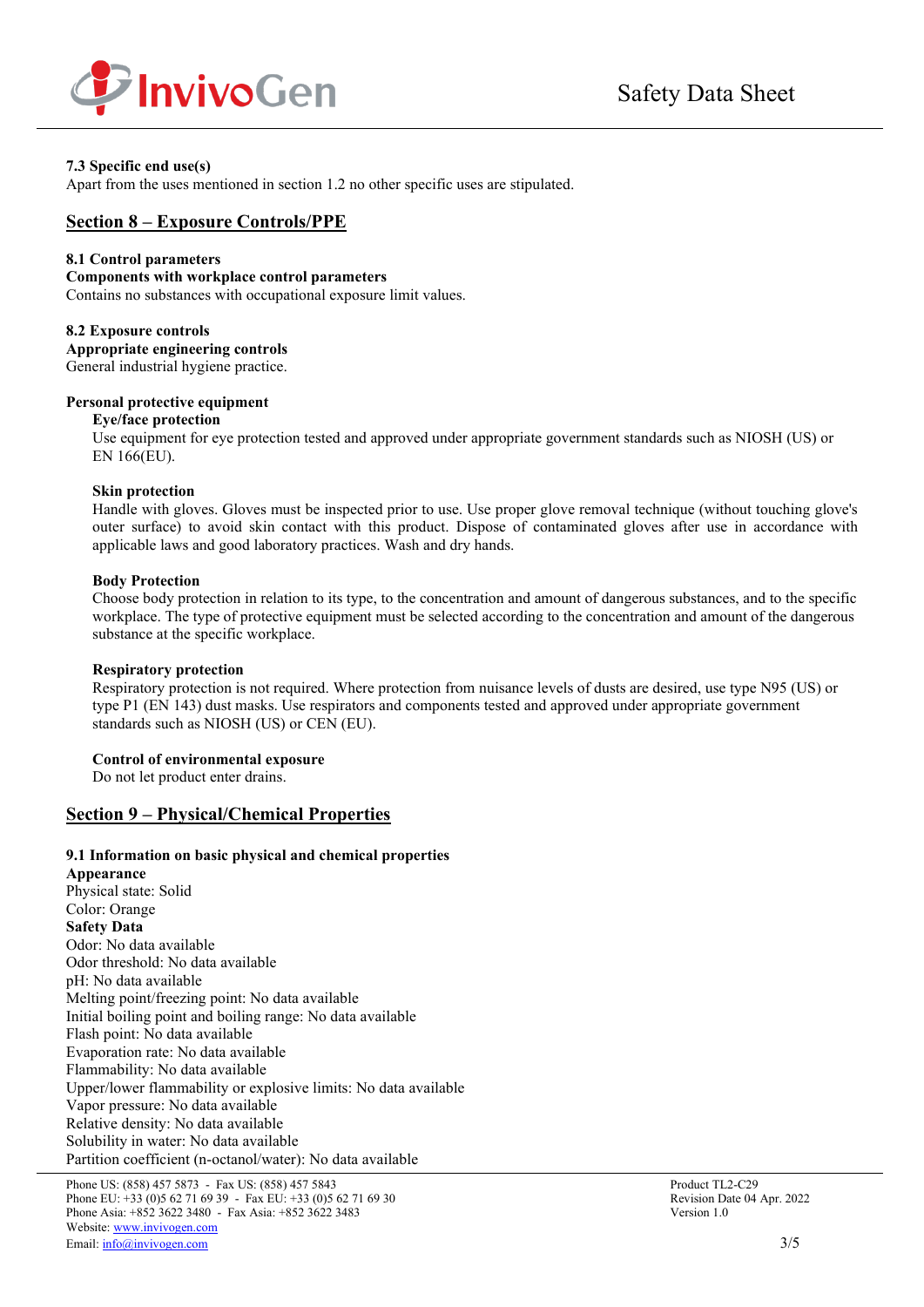

Autoignition temperature: No data available Decomposition temperature: No data available Viscosity: No data available

### **9.2 Other safety information**

no data available

## **Section 10 – Stability and Reactivity**

**10.1 Reactivity:** No data available **10.2 Chemical stability:** Stable under recommended storage conditions. **10.3 Possibility of hazardous reactions:** No data available **10.4 Conditions to avoid:** No data available **10.5 Incompatible materials:** No data available **10.6 Hazardous decomposition products:** No data available **In case of fire:** See section 5

## **Section 11 – Toxicological Information**

## **11.1 Information on toxicological effects**

**Acute toxicity:** Oral LD50: No data available Inhalation LC50: No data available Dermal LD50: No data available Other information on acute toxicity: No data available **Skin corrosion/irritation:** No data available **Serious eye damage/irritation:** No data available **Respiratory or skin sensitization:** No data available **Germ cell mutagenicity:** No data available **Carcinogenicity:** No data available **Reproductive toxicity:** No data available **Additional information:** No data available

# **Section 12 – Ecological Information**

**12.1 Toxicity:** No data available

**12.2 Persistence and degradability:** No data available

**12.3 Bioaccumulative potential:** No data available

**12.4 Mobility in soil:** No data available

**12.5 Results of PBT and vPvB assessment:** PBT/vPvB assessment not available as chemical safety assessment not required or not conducted.

**12.6 Other adverse effects:** No data available

## **Section 13 – Disposal Considerations**

## **13.1 Waste treatment methods**

**Product:** Observe all federal, state and local environmental regulations. Contact a licensed professional waste disposal service to dispose of this material. Must not be disposed of together with household garbage. **Contaminated Packaging:** Dispose of as unused product.

## **Section 14 – Transport Information**

| 14.1 UN number |               |           |           |
|----------------|---------------|-----------|-----------|
| $ADR/RID: -$   | $DOT$ (US): - | $IMDG: -$ | $IATA: -$ |

Phone US: (858) 457 5873 - Fax US: (858) 457 5843<br>
Phone EU: +33 (0)5 62 71 69 39 - Fax EU: +33 (0)5 62 71 69 30<br>
Revision Date 04 Apr. 2022 Phone EU:  $+33(0)562716939$  - Fax EU:  $+33(0)562716930$ Phone Asia: +852 3622 3480 - Fax Asia: +852 3622 3483 Version 1.0 Website[: www.invivogen.com](http://www.invivogen.com/)  Email[: info@invivogen.com](mailto:info@invivogen.com) 4/5